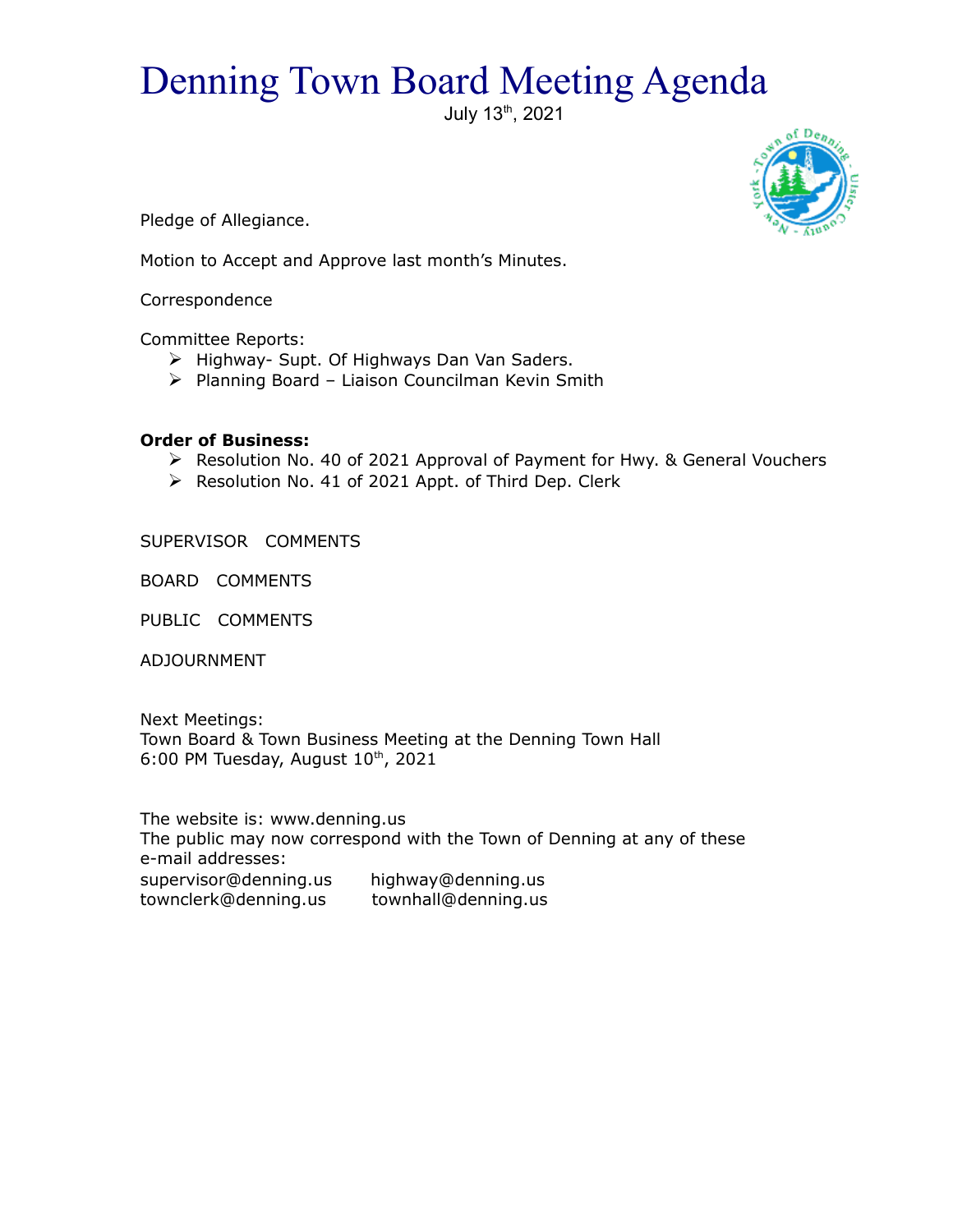Denning Town Board & Business Meeting July 13<sup>th</sup>, 2021 Resolution No. 40 of 2021

**WHEREAS** New York State General Municipal Law Sections 103 and 104-4 permit the pre-audit function of vouchers, as a form of internal controls in the checking of claims and supporting documentation. And

**WHEREAS** the Sections 118 and 119 of New York State Municipal Law also authorize the auditing authority to approve of Said vouchers. AND

**WHEREAS** the Office of the New York State Comptroller Division of Local Governments and Accountability: Budgets and Finances also approves of this method.

**NOW THEREFORE BE IT RESOLVED** that the Town of Denning Town Board **HEREBY** approves of and authorizes payment of the following Warrants:

Highway Fund Warrant No. 7 Prep Pay Vouchers #21-25.

Highway Vouchers Warrant No. 7, Vouchers #98-105.

General Fund Pre-Pay Warrant No.7 Vouchers #42-54.

General Fund Warrant No.7 Vouchers #91-103.

Capital Fund Sewage Disposal Vouchers Warrant No. 7 – None.

**Whereupon**, the Resolution was put to a vote, and recorded as follows: Motion to adopt and approve by Councilman Gregory Vurckio, 2<sup>nd</sup> by Councilman Kevin Smith. Roll Call Vote: Councilman Mike Dean AYE Councilman Paul Schoonmaker AYE Councilman Kevin Smith AYE Councilman Gregory Vurckio AYE

Supervisor David Brooks AYE

Motion carried following a unanimous roll call vote.